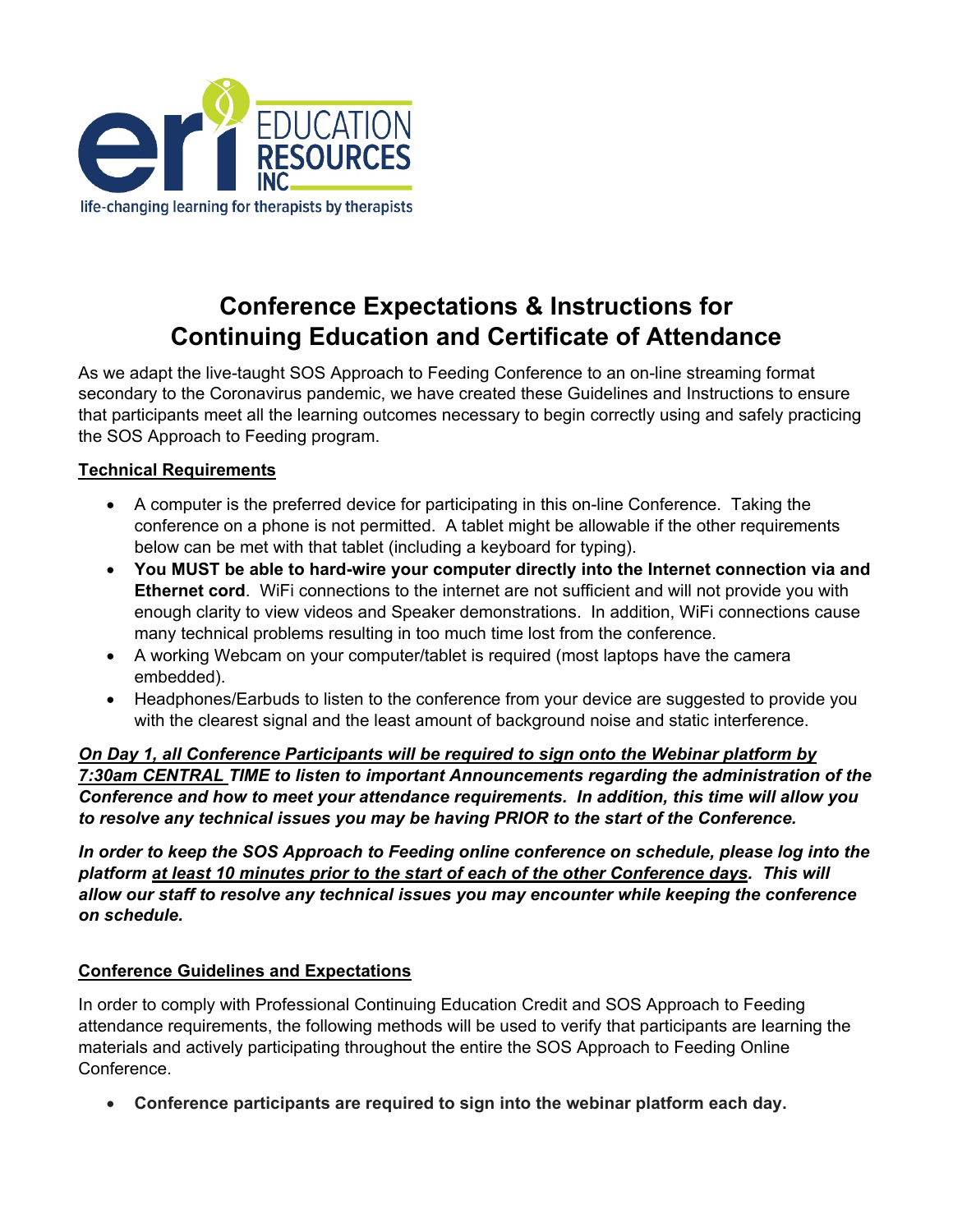- $\circ$  The login process will mirror the typical sign-in/sign-out requirements which are set forth by Professional Associations (ASHA, AOTA, CDR, etc.) and used at in-person conferences.
- $\circ$  This information will be tracked and provided to each appropriate Professional Association to meet continuing education credit standards.
- $\circ$  If the participant has not logged in, a Course Administrator will contact the participant to identify and problem solve any potential technical issues interfering with login.
	- **If you are encountering any technical issues, we have support staff available to assist you.**
- $\circ$  If the participant has not logged in and the issue is determined to be something other than a technical issue, a Course Administrator will work with the participant to determine a plan for resolving the issue.
- $\circ$  Participants are REQUIRED to arrive on-time for each day of the Conference and to attend the Conference in its' entirety.
- **Conference participants will be expected to answer 7-10 Test Questions twice each day** to demonstrate understanding of materials presented.
	- o Schedule of test questions
		- Beginning of Lunch (12:00-12:15pm)
		- $\blacksquare$  End of the day (5:00-5:15pm).
	- $\circ$  Participants will receive Test Questions. Participants are expected to submit their answers prior to taking their scheduled break or leaving for the end of the day. Answers will be reviewed and scored by SOS Approach to Feeding Course Administrators.
	- $\circ$  Participants who do not answer the questions for each section will be contacted by an SOS Approach to Feeding Course Administrator to problem solve any difficulties on the participant's part in answering the questions.
	- $\circ$  To receive a Certificate of Completion (via email), participants must answer 80% of the Test Questions correctly. If a participant does not pass, they will be contacted by an SOS Approach to Feeding Course Administrator to identify next steps.
- **Participants will be expected to engage in Teaching Exercises as demonstrated and taught in the conference.**
	- $\circ$  The Postural Stability Exercise will require you sit in a typical office/kitchen chair.
	- o The Breathing Exercise will require you observe one of the SOS Professors, as well as engage in a short, shallow breathing exercise yourself.
	- o The Developmental Food Continuum/Oral-Motor Exercises will require you to follow an SOS Professor in practicing with and eating various foods. **THE FOOD REQUIREMENT LIST WILL BE SENT TO YOU IN A SEPARATE CONFERENCE EMAIL**.
	- $\circ$  The Food Hierarchy Exercise will require that you create and submit a Food Hierarchy to the SOS Professors
	- $\circ$  The Steps to Eating Hierarchy Exercises will require you to play with food.
- **Course participants will be expected to submit Comments via the Chat Box in response to questions asked of them by the Speaker at least twice and up to four times daily. These Comments will include your reactions to the Teaching Exercises.**
	- $\circ$  If participants do not submit a comment when prompted, an SOS Approach to Feeding Course Administrator will contact the participant to problem solve any difficulties on the